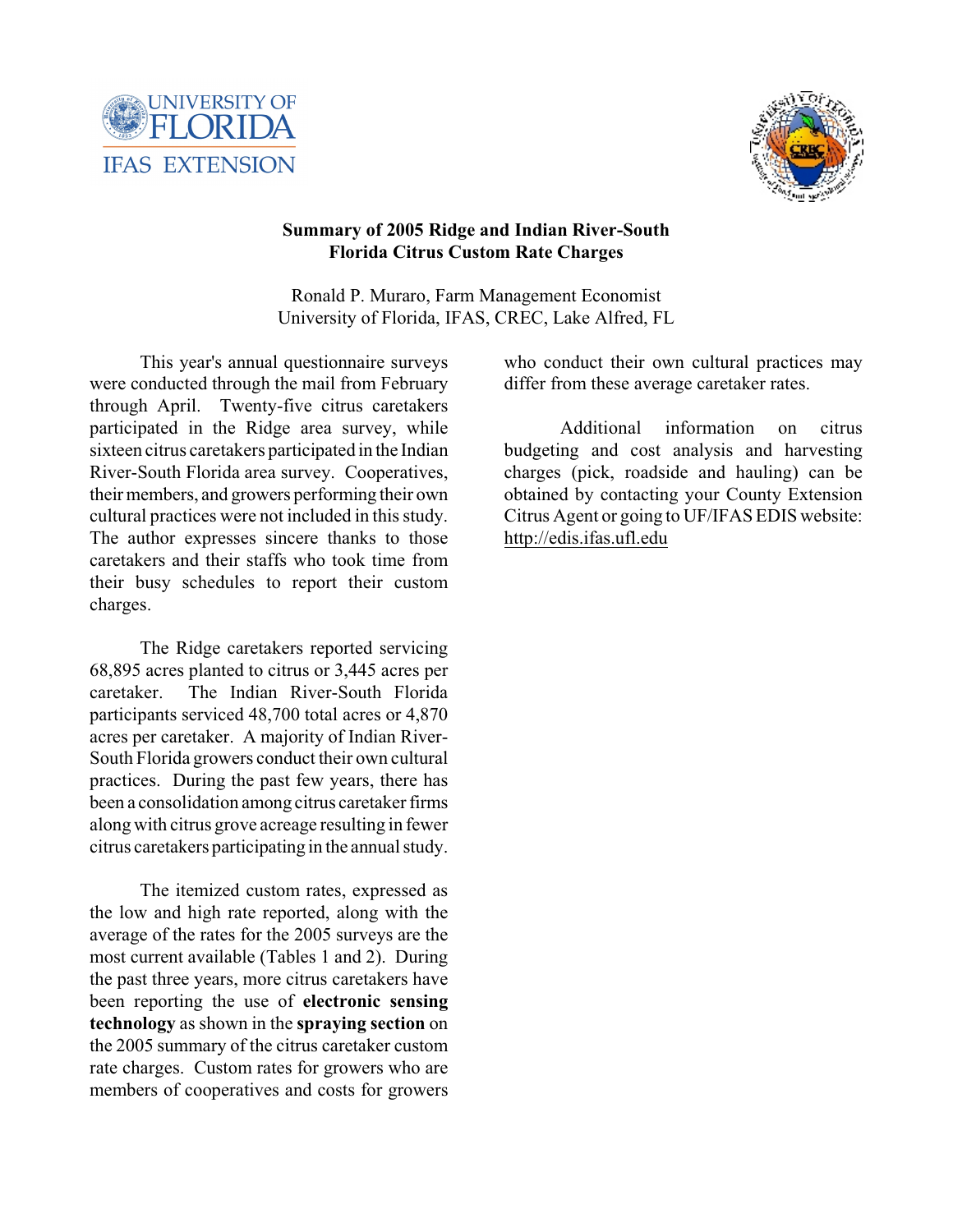### Table 1.--A listing of 2005 custom rates reported by twenty-five Ridge citrus caretakers

| Grove Practice                                   | Unit | Range of Rate<br>Reported     |         | Average<br>Rate <sup>y</sup> | Comments                             |
|--------------------------------------------------|------|-------------------------------|---------|------------------------------|--------------------------------------|
| <b>CULTIVATION AND EQUIPMENT:</b>                |      |                               |         |                              |                                      |
| Labor                                            | Hour | $$10.50-$                     | \$15.00 | \$13.43                      | Plus transportation                  |
| Mechanic Labor                                   | Hour | $25.00 -$                     | 45.00   | 35.05                        | Includes truck                       |
| Rotovate                                         | Hour | $30.00 -$                     | 45.00   | 36.90                        |                                      |
| Disc 7'                                          | Hour | 30.00-                        | 40.00   | 33.78                        |                                      |
| Disc 9'-10'                                      | Hour | 30.00-                        | 40.00   | 33.22                        |                                      |
| Disc 9'-10'                                      | Acre | $9.00 -$                      | 11.00   | 10.08                        | One-way discing; Disc 7: \$8.77/acre |
| Chop                                             | Hour | $30.00 -$                     | 45.00   | 33.35                        |                                      |
| Chop                                             | Acre | $7.50-$                       | 11.00   | 9.41                         |                                      |
| Mow 5'-7'                                        | Hour | $31.10 -$                     | 40.00   | 35.27                        |                                      |
| Mow 9'-12'                                       | Hour | 34.90-                        | 40.00   | 35.97                        |                                      |
| Mow 5'-7'                                        | Acre | $8.00 -$                      | 11.25   | 9.95                         |                                      |
| Mow 9'-12'                                       | Acre | $8.00 -$                      | 12.75   | 10.57                        |                                      |
| Mow 15'-16'                                      | Acre | $10.00 -$                     | 12.75   | 11.43                        |                                      |
| Herbicide <sup>z</sup> (Strip/Band--Single Boom) | Hour | $31.50 -$                     | 35.00   | 33.50                        | Plus materials                       |
| Herbicide <sup>z</sup> (Strip/Band--Single Boom) | Acre | $12.00 -$                     | 17.50   | 14.58                        | Plus materials                       |
| Herbicide <sup>z</sup> (Strip/Band--Double Boom) | Acre | $12.00 -$                     | 15.50   | 14.00                        | Plus materials; Avg. \$40.16/hour    |
| Herbicide <sup>z</sup> (Chemical Mow)            | Acre | $6.00 -$                      | 9.75    | 7.63                         | Plus materials                       |
| Temik <sup>z</sup>                               | Acre | 14.00-                        | 16.00   | 14.95                        | Plus materials                       |
| Plow                                             | Hour | $25.00 -$                     | 35.00   | 31.25                        |                                      |
| Deviner                                          | Hour | $\overbrace{\phantom{aaaaa}}$ |         | 42.00                        |                                      |
| Bush Hog                                         | Hour | $32.50 -$                     | 42.50   | 37.07                        | One reporting \$13.00/acre           |
| Backhoe                                          | Hour | $42.50 -$                     | 75.00   | 49.50                        |                                      |
| Pickup Truck with Driver                         | Hour | $25.00 -$                     | 35.00   | 28.99                        | Average miles/year/pickup: 23,400    |
| Pickup Truck w/out Driver                        | Hour | 15.00-                        | 20.00   | 18.73                        |                                      |
| Flatbed Transport Truck with Driver              | Hour | 28.50-                        | 50.00   | 36.65                        | Average miles/year: 24,803           |
| Low-Boy Transport                                | Hour | 50.00-                        | 65.00   | 55.00                        | Average miles/year: 30,000           |
| Tractor with Driver                              | Hour | $27.00 -$                     | 35.00   | 30.42                        |                                      |
| Water/Supply Truck                               | Hour | $28.00 -$                     | 40.00   | 32.15                        |                                      |
| ATV with Driver                                  | Hour | $20.00 -$                     | 26.50   | 24.47                        |                                      |
| $CDD$ A $VINIC.$                                 |      |                               |         |                              |                                      |

#### SPRAYING:

#### PTO AIR BLAST SPRAYER

|                             |      |          | 1,000 Gallon Tank with<br>Electronic Sensing |                                                                       | 1,000 Gallon Tank without<br>Electronic Sensing |       |         |
|-----------------------------|------|----------|----------------------------------------------|-----------------------------------------------------------------------|-------------------------------------------------|-------|---------|
|                             |      | Low      | High                                         | Average                                                               | Low                                             | High  | Average |
| 500 GPA                     | Acre |          |                                              | 40.00                                                                 | $28.00 -$                                       | 36.00 | 32.25   |
| 250 GPA                     | Acre | $29.00-$ | 35.00                                        | 31.94                                                                 | $25.00 -$                                       | 35.00 | 30.30   |
| 125 GPA                     | Acre | $27.00-$ | 33.00                                        | 28.49                                                                 | $22.50 -$                                       | 27.00 | 24.15   |
| 100 GPA                     | Acre | $24.00-$ | 25.00                                        | 24.34                                                                 | $22.50 -$                                       | 25.00 | 22.64   |
| 50 GPA                      | Acre |          |                                              |                                                                       | $18.50 -$                                       | 22.50 | 20.45   |
| Aerial (Bell-47 Helicopter) |      |          |                                              | \$12.00 @ 5 GPA; \$16.50 @ 10 GPA; \$18.50 @ 15 GPA; \$25.00 @ 20 GPA |                                                 |       |         |

## FERTILIZE AND SOIL AMENDMENTS:<sup>2</sup>

| Inject Liquid Fertilizer into Irrigation System | Hour | $$32.50-$                            | \$50.00 | \$37.36 | Truck plus labor                                             |
|-------------------------------------------------|------|--------------------------------------|---------|---------|--------------------------------------------------------------|
| Inject Liquid Fertilizer into Irrigation System | Acre | $1.75-$                              | 3.50    | 2.74    | Average \$66.88/irrigation injection hookup                  |
| Liquid Boom Application: Double Boom            | Acre | $14.75 -$                            | 17.00   | 15.74   |                                                              |
| Dry (Bulk)                                      | Acre | $7.00-$                              | 11.00   | 8.97    |                                                              |
| Lime or Dolomite                                | Acre | $8.50 -$                             | 10.75   | 9.39    |                                                              |
| Lime or Dolomite                                | Ton  | $7.50-$                              | 9.20    | 8.15    |                                                              |
| Fertilize Young Trees: <sup>2</sup> Hand Spread | Hour | $10.50-$                             | 15.00   | 13.43   | Plus transportation and materials                            |
| Fert. Spreader                                  | Hour | $30.00 -$                            | 40.00   |         | 32.50 Plus materials; Average \$8.28/acre                    |
| Airblast Spreader with Gator for Resets         |      | \$30.00/hour; \$3.00/acre            |         |         |                                                              |
| IRRIGATION:                                     |      |                                      |         |         |                                                              |
| Microsprinkler                                  |      | Avg. \$3.47/acre; Avg. \$37.50/month |         |         | Start/stop and supervision                                   |
| Microsprinkler                                  | Hour | $25.00 -$                            | 35.00   | 28.88   | Start/stop and supervision; truck and driver                 |
| ATV with Driver                                 | Hour | $20.00-$                             | 26.50   | 24.47   | Check/repair microsprinkler irrigation system-plus materials |
| Ring Young Trees: Hand Labor                    | Hour | $10.50 -$                            | 15.00   | 13.43   | Plus transportation                                          |
| Mechanical                                      | Hour | $25.00 -$                            | 27.50   | 26.42   | Labor and equipment                                          |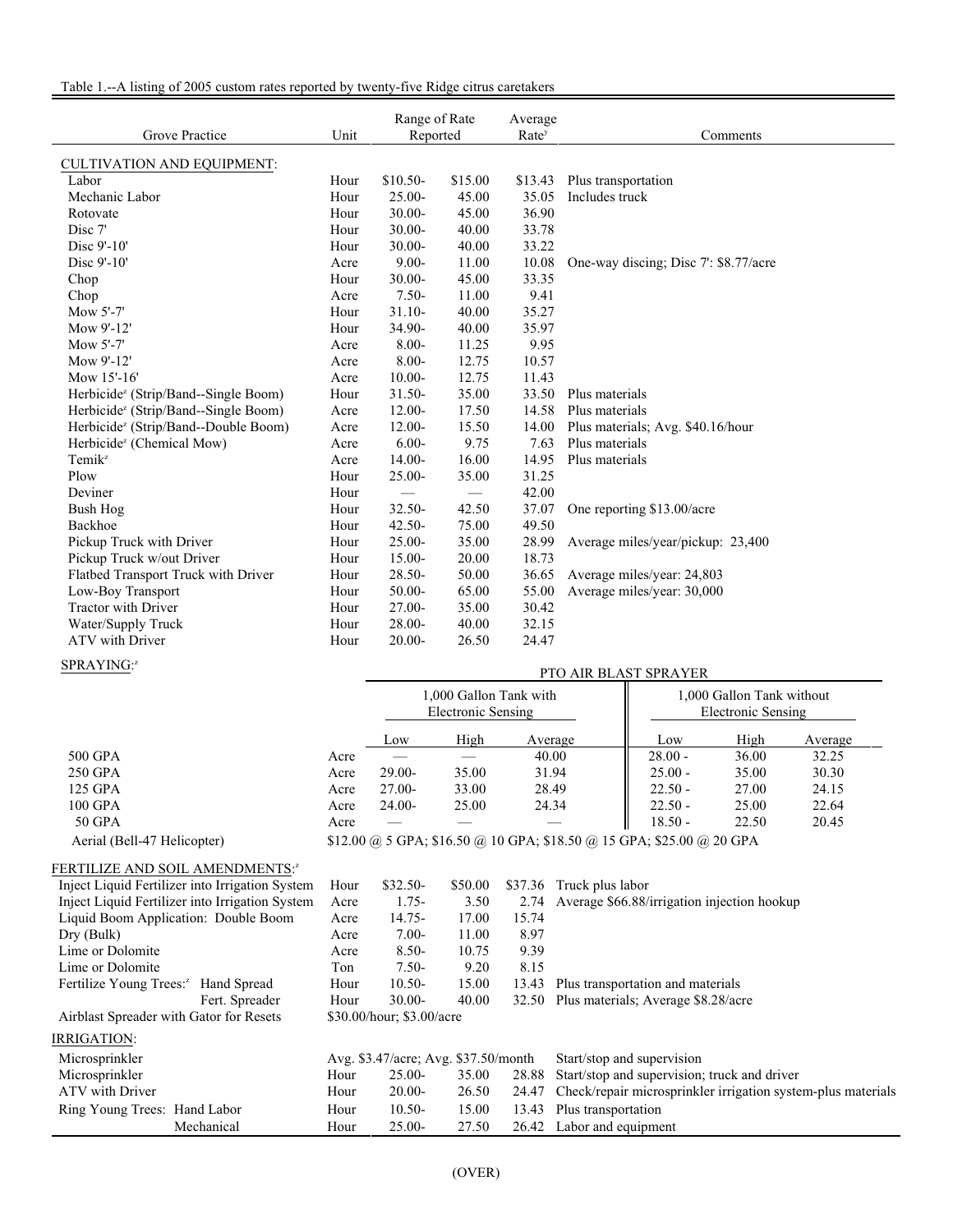Table 1.--A listing of 2005 custom rates reported by twenty-five Ridge citrus caretakers (cont'd.)

| Grove Practice                                                                                                                                                      | Unit                         | Range of Rate<br>Reported                                |                                                   | Average<br>Rate <sup>y</sup>         | Comments                                                                                                               |
|---------------------------------------------------------------------------------------------------------------------------------------------------------------------|------------------------------|----------------------------------------------------------|---------------------------------------------------|--------------------------------------|------------------------------------------------------------------------------------------------------------------------|
| <b>REMOVING TREES:</b>                                                                                                                                              |                              |                                                          |                                                   |                                      |                                                                                                                        |
| Tree Shearing (Cutting Tree at Ground Level)<br>Front-end Loader<br>Bulldozer<br>Front-end Loader with Tree Spade                                                   | Hour<br>Hour<br>Hour<br>Hour | \$50.00-<br>50.00-<br>$\hspace{0.1mm}-\hspace{0.1mm}$    | \$70.00<br>65.00<br>$\overline{\phantom{m}}$      | \$61.25<br>57.63<br>50.00<br>65.00   | Average trees sheared: 5 to 20 trees/hour<br>Average trees removed: 5 to 15 trees/hour                                 |
| PRUNING:<br>Power Saw with Operator<br>Limb Lifter/Tree Skirt Trimmer (Double Sided)<br>Hedging:<br>Double Side (Tractor Pulled)                                    | Hour<br>Hour<br>Hour         | $$17.00-$<br>85.00-                                      | \$27.25<br>100.00                                 | 180.00<br>91.32                      | \$21.08 Plus transportation; Average \$7.00/hour without operator<br>Cover 8-12 acres one pass<br>Cover 3-5 acres/hour |
| Double Side (Tractor Mounted)<br>Single Side (Self Propelled)<br>Double Side (Self Propelled) <sup>x</sup><br>Double Side (Self Propelled) <sup>x</sup>             | Hour<br>Hour<br>Hour<br>Hour | $\overline{\phantom{m}}$<br>65.00-<br>330.00-<br>190.00- | 77.00<br>340.00<br>250.00                         | 280.00<br>71.00<br>336.25<br>216.67  | Cover 10-25 acres/hour depending on wood size<br>Cover 4-12 acres/hour depending on wood size                          |
| Topping:<br><b>Tractor Pulled</b><br><b>Tractor Pulled</b><br>Self Propelled<br>Self Propelled                                                                      | Hour<br>Hour<br>Hour<br>Hour | 375.00-<br>190.00-                                       | $\hspace{0.05cm}$<br>418.00<br>250.00             | 280.00<br>105.00<br>396.50<br>230.00 | Cover 5-7 acres/hour<br>Cover 1-3 acres/hour<br>Cover 5-10 acres/hr (Roof Top); 5-20 acres/hr (Flat Top)               |
| Removing Brush:<br>Haul Brush out of Grove<br>Front-end Loader (Push Brush)<br>Chop/Mow Brush                                                                       | Hour<br>Hour<br>Hour         | $32.50 -$<br>$50.30-$<br>31.00-                          | 47.00<br>65.00<br>47.25                           | 40.63<br>58.43<br>36.62              | Tractor-trailer/truck; plus 2 people<br>2-10 acres/hour<br>3-6 acres/hour; Average \$11.63/acre                        |
| COLD PROTECTION:<br>Mechanical (Bank and Unbank)<br>Install Wraps<br><b>Annual Maintenance Costs</b>                                                                | Hour<br>Each<br>Tree         | $s -$<br>$0.35 -$<br>$0.30 -$                            | $\frac{1}{2}$<br>0.50<br>0.50                     | \$28.75<br>0.43<br>0.37              |                                                                                                                        |
| OTHER CUSTOM RATES:<br><b>Plant Resets</b><br>Solid Set Planting<br>Travel/Setup Charge<br>Grove Management Charge/Month:                                           | Per Tree<br>Per Tree<br>Hour | $$2.00-$<br>$1.50-$<br>$\hspace{0.05cm}$                 | \$3.00<br>1.75<br>$\hspace{0.1mm}-\hspace{0.1mm}$ | \$2.55<br>1.55<br>33.33              | Stake, plant and first watering<br>Stake, plant and first watering<br>Average for those reporting                      |
| <b>Supervising Grove Care Operations</b><br>Handling Fruit Marketing<br>Supervising/Handling Chemicals/Fertilizer                                                   | Acre<br>Box                  | $2.00 -$<br>$0.10-$<br>15% to 25% of materials cost      | 6.00<br>0.30                                      | 3.38<br>0.17                         | In addition to caretaking charges; One reporting 6% of<br>\equipment labor charge                                      |
| Charge for personnel to oversee harvesting<br>operations and coordinate harvest in<br>different blocks/groves and keeping of<br>harvesting labor compliance record. |                              | 10¢/box to 20¢/box; average 14¢/box                      |                                                   |                                      | Note: One reporting adding a 5% fuel surcharge on all<br>billed equipment charges.                                     |
| Consulting                                                                                                                                                          |                              | Financial Analysis Prospectus - \$100/hr to \$300/hr     |                                                   |                                      | Cultural Management/Horticultural Evaluation - \$50/hr to \$300/hr                                                     |
| Total Reported Acreage Provided Grove<br>Service to:                                                                                                                | Acre                         | 800-                                                     | 15,603                                            | 3,445                                | Total acres reporting: 68,895                                                                                          |

<sup>z</sup> Plus materials. Caretakers reporting rates include labor, tractor and sprayer; supply truck included by most caretakers.

<sup>y</sup> Calculated by dividing the total number of caretakers reporting a grove practice rate into the sum reported. Unless otherwise stated, labor included with all charges.

<sup>x</sup>Low acres is for 2 years regrowth hedging; high acres is for annual maintenance hedging.

Source: Ronald P. Muraro, Extension Farm Management Economist, Lake Alfred CREC, July 2005.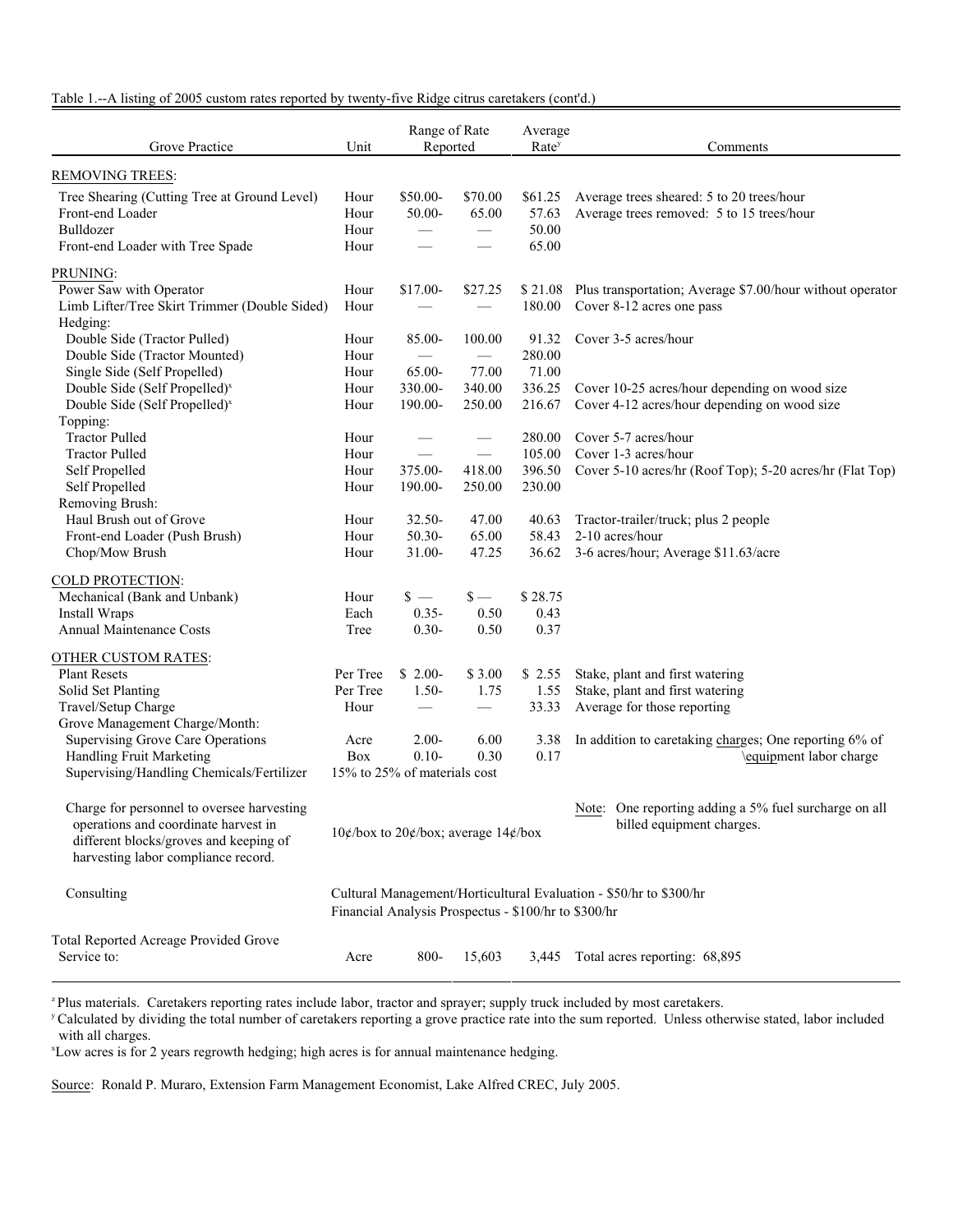| Grove Practice                                  | Unit | Range of Rate<br>Reported |              | Average<br>Rate <sup>y</sup> | Comments                                                             |
|-------------------------------------------------|------|---------------------------|--------------|------------------------------|----------------------------------------------------------------------|
| <b>CULTIVATION AND EQUIPMENT:</b>               |      |                           |              |                              |                                                                      |
| Labor                                           | Hour | $$9.50-$                  | \$17.5       |                              | \$13.56 Plus transportation and equipment                            |
|                                                 |      |                           | $\mathbf{0}$ |                              |                                                                      |
| Mechanic Labor                                  | Hour | $30.00 -$                 | 50.00        |                              | 39.56 Labor and service truck                                        |
| Rotovate                                        | Hour | $33.00 -$                 | 40.00        | 37.75                        |                                                                      |
| Disc $7-8$ '                                    | Hour | $27.50 -$                 | 38.50        | 33.00                        |                                                                      |
| Disc 10-12'                                     | Hour | $32.00 -$                 | 40.00        | 35.84                        |                                                                      |
| Mow: 7-8'                                       | Hour | $27.50 -$                 | 35.00        | 31.14                        |                                                                      |
| $9 - 10'$                                       | Hour | $31.00 -$                 | 38.50        | 33.97                        |                                                                      |
| $9 - 10'$                                       | Acre | $9.00 -$                  | 11.00        | 9.97                         |                                                                      |
| $15 - 16'$                                      | Hour | $35.00 -$                 | 41.25        |                              | 39.85 \$9.00/acre                                                    |
| V-Mower                                         | Hour | $33.00 -$                 | 35.00        | 34.34                        |                                                                      |
| Herbicide <sup>z</sup> (Strip/Band–Single Boom) | Hour | $30.00 -$                 | 32.00        |                              | 31.33 Plus materials                                                 |
| Herbicide <sup>z</sup> (Strip/Band-Single Boom) | Acre | 13.00-                    | 13.75        |                              | 13.39 Plus materials; \$35.00/hour                                   |
| Herbicide <sup>z</sup> (Strip/Band–Double Boom) | Acre | $12.00 -$                 | 14.00        |                              | 12.75 Plus materials                                                 |
| Herbicide <sup>z</sup> (Chemical Mow)           | Acre | $2.50-$                   | 3.50         |                              | 3.07 Plus materials                                                  |
| Temik <sup>z</sup>                              | Acre | $10.50 -$                 | 12.50        |                              | 11.34 Plus materials                                                 |
| Plow                                            | Hour | $32.50 -$                 | 38.50        | 34.67                        |                                                                      |
| Backhoe                                         | Hour | 45.00-                    | 47.50        | 45.70                        |                                                                      |
| Middle Buster                                   | Hour |                           |              |                              | 38.50 With tractor and driver                                        |
| Mound Builder                                   | Hour | $31.00 -$                 | 38.50        |                              | 34.84 With tractor and driver                                        |
| Grader Blade                                    | Hour | $28.00 -$                 | 38.50        |                              | 33.60 Tractor/blade and driver                                       |
| Water Truck with Driver                         | Hour | $30.00 -$                 | 35.00        | 32.75                        |                                                                      |
| Pickup Truck with Driver                        | Hour | $28.00 -$                 | 35.00        |                              | 31.67 Average miles traveled per year: Pick-up truck $-21,298$ miles |
| Flatbed/Transport Truck with Driver             | Hour | $35.00 -$                 | 50.00        | 45.00                        |                                                                      |
| <b>Tractor with Driver</b>                      | Hour | $28.00 -$                 | 35.00        | 31.69                        |                                                                      |
| ATV with Driver                                 | Hour | $20.00 -$                 | 25.00        | 23.25                        |                                                                      |

| SPRAYING: <sup>z</sup>                          |                                                                                           |                                                 |           | PTO AIR BLAST SPRAYER                        |                                                            |                                                                            |  |
|-------------------------------------------------|-------------------------------------------------------------------------------------------|-------------------------------------------------|-----------|----------------------------------------------|------------------------------------------------------------|----------------------------------------------------------------------------|--|
|                                                 |                                                                                           |                                                 |           | 1,000 Gallon Tank<br>with Electronic Sensing |                                                            | 500 Gallon Tank                                                            |  |
|                                                 |                                                                                           |                                                 | Low       | High                                         | Average                                                    | Average                                                                    |  |
| 500 GPA                                         | Acre                                                                                      |                                                 |           |                                              | 38.00                                                      | 39.00                                                                      |  |
| 250 GPA                                         | Acre                                                                                      |                                                 | $29.00 -$ | 36.00                                        | 32.92                                                      | 29.00                                                                      |  |
| 125 GPA                                         | Acre                                                                                      |                                                 | $25.00 -$ | 29.00                                        | 28.03                                                      | 27.00                                                                      |  |
| Curtec (25 GPA)                                 | Acre                                                                                      |                                                 |           |                                              | 22.00                                                      |                                                                            |  |
| Aerial                                          |                                                                                           |                                                 |           |                                              | Fixed Wing: $\frac{1}{2}$ 5.13/acre (a) 5 gallons per acre |                                                                            |  |
| Aerial                                          | Fixed Wing: $$7.17/acre$ @ 10 gallons per acre<br>Bell Helicopter: $$20.00/acre$ @ 10 GPA |                                                 |           |                                              |                                                            |                                                                            |  |
| Aerial                                          | Fixed Wing: $$8.82/acre$ ( $@$ 15 gallons per acre                                        |                                                 |           |                                              |                                                            |                                                                            |  |
| Aerial                                          |                                                                                           | Fixed Wing: $$11.25/acre$ @ 20 gallons per acre |           |                                              |                                                            |                                                                            |  |
|                                                 |                                                                                           |                                                 |           |                                              |                                                            | Hand Sprayer (500 gallon tank) with tractor and 2 workers $-$ \$45.00/hour |  |
| FERTILIZING: <sup>2</sup>                       |                                                                                           |                                                 |           |                                              |                                                            |                                                                            |  |
| Liquid Boom Application: Double Boom            | Acre                                                                                      | $12.00 -$                                       | 13.40     | 12.55                                        |                                                            |                                                                            |  |
| Dry (Bulk)                                      | Acre                                                                                      | $7.00 -$                                        | 8.75      | 7.90                                         |                                                            | Average with VRT: \$10.38/acre                                             |  |
| Lime or Dolomite                                | Acre                                                                                      | $7.50-$                                         | 8.75      | 7.90                                         |                                                            |                                                                            |  |
| Fertilize Young Trees: <sup>2</sup> Hand Spread | Hour                                                                                      | $9.50 -$                                        | 17.50     | 13.56                                        |                                                            | Plus transportation and materials; $15¢$ /tree                             |  |
| Fert. Spreader                                  | Average: $$7.25/acre$ ; $$26.00/hour$                                                     |                                                 |           |                                              | Plus materials                                             |                                                                            |  |